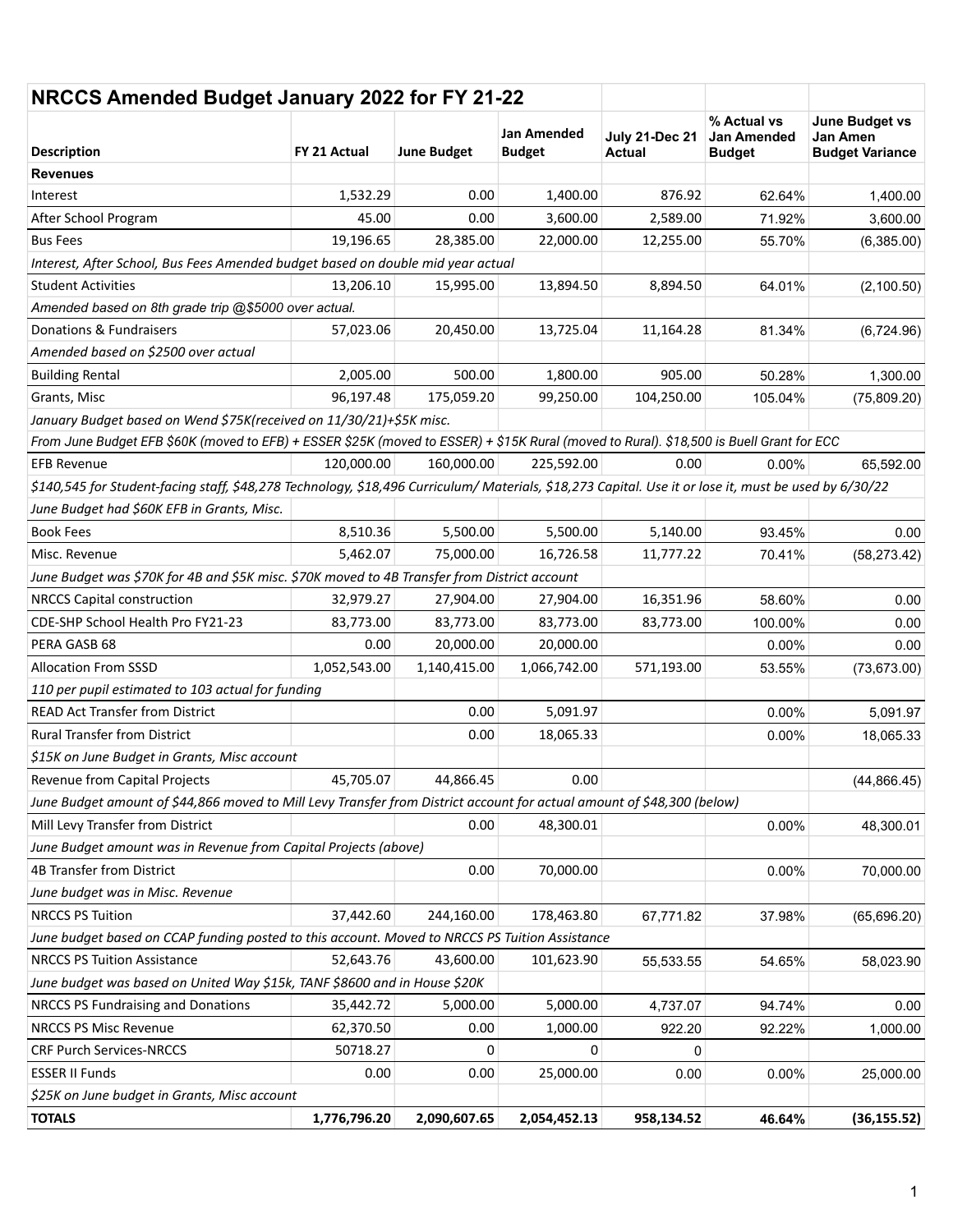| NRCCS Amended Budget January 2022 for FY 21-22                                                              |              |                    |                                     |                                 |                                             |                                                      |
|-------------------------------------------------------------------------------------------------------------|--------------|--------------------|-------------------------------------|---------------------------------|---------------------------------------------|------------------------------------------------------|
| <b>Description</b>                                                                                          | FY 21 Actual | <b>June Budget</b> | <b>Jan Amended</b><br><b>Budget</b> | <b>July 21-Dec 21</b><br>Actual | % Actual vs<br>Jan Amended<br><b>Budget</b> | June Budget vs<br>Jan Amen<br><b>Budget Variance</b> |
|                                                                                                             |              |                    | <b>Jan Amended</b>                  | <b>July 21-Dec 21</b>           | % Actual vs<br><b>Jan Amended</b>           | <b>June Budget vs</b><br><b>Jan Amen</b>             |
| <b>Description</b>                                                                                          | FY 21 Actual | <b>June Budget</b> | <b>Budget</b>                       | Actual                          | <b>Budget</b>                               | <b>Budget Variance</b>                               |
| <b>Expenses</b>                                                                                             |              |                    |                                     |                                 |                                             |                                                      |
| <b>NRCCS Teacher Salary</b>                                                                                 | 416,532.10   | 355,834.40         | 285,834.40                          | 111,060.30                      | 38.85%                                      | (70,000.00)                                          |
| Amended budget moved Principal wages to Principal Salary (including Medicare, PERA, Health accounts- below) |              |                    |                                     |                                 |                                             |                                                      |
| <b>NRCCS Substitutes</b>                                                                                    | 1,252.50     | 3,000.00           | 12,000.00                           | 6,300.00                        | 52.50%                                      | 9,000.00                                             |
| Amended budget to reflect double mid-year actual                                                            |              |                    |                                     |                                 |                                             |                                                      |
| <b>NRCCS Teacher Medicare</b>                                                                               | 5,408.20     | 5,193.30           | 4,185.30                            | 1,432.60                        | 34.23%                                      | (1,008.00)                                           |
| <b>NRCCS Substitutes Medicare</b>                                                                           | 18.21        | 43.50              | 200.00                              | 90.81                           | 45.41%                                      | 156.50                                               |
| <b>NRCCS Teacher PERA</b>                                                                                   | 73,327.05    | 74,855.19          | 60,322.19                           | 20,681.37                       | 34.28%                                      | (14, 533.00)                                         |
| <b>NRCCS Substitutes PERA</b>                                                                               | 261.79       | 627.00             | 2,600.00                            | 1,308.93                        | 50.34%                                      | 1,973.00                                             |
| <b>NRCCS Teacher Health</b>                                                                                 | 87,116.28    | 79,191.00          | 67,391.00                           | 22,626.48                       | 33.57%                                      | (11,800.00)                                          |
| <b>Purchased Nursing Services</b>                                                                           | 3,850.00     | 5,250.00           | 5,250.00                            | 48.79                           | 0.93%                                       | 0.00                                                 |
| NRCCS-Instructional Purchased Service                                                                       | 5,915.00     | 5,285.00           | 5,285.00                            | 0.00                            | 0.00%                                       | 0.00                                                 |
| Advertising                                                                                                 | 0.00         | 1,500.00           | 1,500.00                            | 0.00                            | 0.00%                                       | 0.00                                                 |
| Printing                                                                                                    | 5,867.35     | 6,000.00           | 6,000.00                            | 2,681.25                        | 44.69%                                      | 0.00                                                 |
| <b>Student Transportation</b>                                                                               | 19,489.35    | 20,849.75          | 20,849.75                           | 10,674.21                       | 51.20%                                      | 0.00                                                 |
| Supplies                                                                                                    | 2,964.13     | 4,000.00           | 5,000.00                            | 3,125.74                        | 62.51%                                      | 1,000.00                                             |
| Meals                                                                                                       | 1,219.73     | 1,500.00           | 5,600.00                            | 2,907.49                        | 51.92%                                      | 4,100.00                                             |
| <b>Books And Materials</b>                                                                                  | 10,022.71    | 8,667.00           | 27,163.00                           | 5,259.74                        | 19.36%                                      | 18,496.00                                            |
| Amended budget based on \$18496 of EFB funds                                                                |              |                    |                                     |                                 |                                             |                                                      |
| Non Capital Equipment                                                                                       | 65.98        | 0.00               | 0.00                                | 0.00                            |                                             | 0.00                                                 |
| Dues & Subscriptions                                                                                        | 2,818.48     | 1,708.10           | 2,600.00                            | 1,301.74                        | 50.07%                                      | 891.90                                               |
| <b>NR Bonus</b>                                                                                             | 0.00         | 5,397.01           | 5,397.01                            | 0.00                            | 0.00%                                       | 0.00                                                 |
| PERA GASB 68 Instructional (0010-2099)                                                                      | 0.00         | 12,500.00          | 12,500.00                           | 0.00                            | $0.00\%$                                    | 0.00                                                 |
| Supplies - STEM/Art                                                                                         | 229.79       | 1,000.00           | 2,500.00                            | 115.80                          | 4.63%                                       | 1,500.00                                             |
| <b>NRCCS - Technology Programs</b>                                                                          | 7,913.92     | 7,270.49           | 7,270.49                            | 706.51                          | 9.72%                                       | 0.00                                                 |
| <b>Technology Supplies</b>                                                                                  | 730.71       | 1,000.00           | 48,278.00                           | 3,282.10                        | 6.80%                                       | 47,278.00                                            |
| Amended budget based on \$48278 EFB funds                                                                   |              |                    |                                     |                                 |                                             |                                                      |
| <b>NRCCS Teacher Salary SPED</b>                                                                            | 43,098.20    | 53,528.24          | 48,175.42                           | 14,914.56                       | 30.96%                                      | (5,352.82)                                           |
| Amended Budget reduced all SPED and PARA amounts by 10%                                                     |              |                    |                                     |                                 |                                             |                                                      |
| NRCCS SPED PARA SALARY                                                                                      | 58,841.24    | 92,278.07          | 83,050.26                           | 11,890.90                       | 14.32%                                      | (9,227.81)                                           |
| NRCCS Teacher SPED Medicare                                                                                 | 422.50       | 812.82             | 731.54                              | 148.80                          | 20.34%                                      | (81.28)                                              |
| NRCCS SPED Aide Medicare                                                                                    | 853.18       |                    |                                     |                                 |                                             |                                                      |
|                                                                                                             |              | 1,347.75           | 1,212.98                            | 172.43                          | 14.22%                                      | (134.77)                                             |
| NRCCS Teacher SPED PERA                                                                                     | 5,623.63     | 11,715.85          | 10,544.27                           | 2,144.64                        | 20.34%                                      | (1, 171.58)                                          |
| NR SPED Aide PERA                                                                                           | 11,645.86    | 19,426.25          | 17,483.63                           | 2,485.17                        | 14.21%                                      | (1,942.62)                                           |
| NRCCS Teacher SPED Health                                                                                   | 11,313.24    | 11,313.00          | 10,181.70                           | 3,771.08                        | 37.04%                                      | (1, 131.30)                                          |
| NR SPED Aide Health                                                                                         | 20,518.06    | 33,939.00          | 30,545.10                           | 0.00                            | 0.00%                                       | (3,393.90)                                           |
| Special Ed buybacks                                                                                         | 5,240.68     | 11,884.38          | 11,884.38                           | 3,321.90                        | 27.95%                                      | 0.00                                                 |
| <b>NRCCS SPED Purchased Services</b>                                                                        | 225.00       | 0.00               | 0.00                                | 0.00                            |                                             | 0.00                                                 |
| <b>NRCCS SPED Supplies</b>                                                                                  | 0.00         | 500.00             | 1,200.00                            | 606.14                          | 50.51%                                      | 700.00                                               |
| NR CDE-SHP Salary FY21-23                                                                                   | 46,392.50    | 55,000.00          | 55,000.00                           | 18,333.32                       | 33.33%                                      | 0.00                                                 |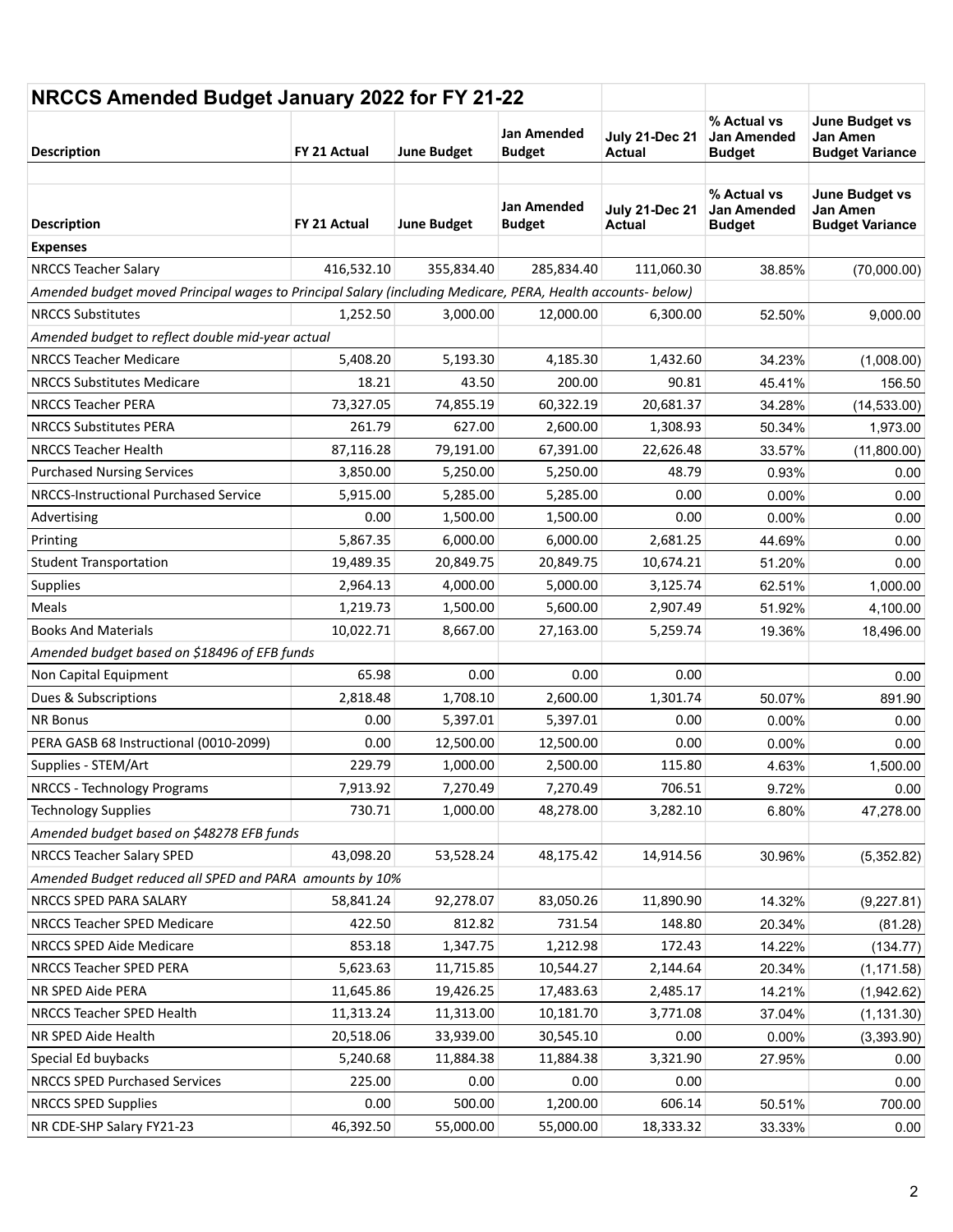| NRCCS Amended Budget January 2022 for FY 21-22                                              |              |                    |                                     |                                        |                                                    |                                                             |
|---------------------------------------------------------------------------------------------|--------------|--------------------|-------------------------------------|----------------------------------------|----------------------------------------------------|-------------------------------------------------------------|
| <b>Description</b>                                                                          | FY 21 Actual | <b>June Budget</b> | <b>Jan Amended</b><br><b>Budget</b> | <b>July 21-Dec 21</b><br><b>Actual</b> | % Actual vs<br><b>Jan Amended</b><br><b>Budget</b> | June Budget vs<br><b>Jan Amen</b><br><b>Budget Variance</b> |
| NR CDE-SHP Medicare FY21-23                                                                 | 667.14       | 797.50             | 797.50                              | 263.60                                 | 33.05%                                             | 0.00                                                        |
| NR CDE-SHP PERA FY21-23                                                                     | 9,115.50     | 11,495.00          | 11,495.00                           | 3,799.48                               | 33.05%                                             | 0.00                                                        |
| NR CDE-SHP Health FY21-23                                                                   | 9,427.70     | 11,313.00          | 11,313.00                           | 3,771.08                               | 33.33%                                             | 0.00                                                        |
| PERA GASB 68 Support Services ? Students                                                    | 0.00         | 1,250.00           | 1,250.00                            | 0.00                                   | 0.00%                                              | 0.00                                                        |
| NR CDE-SHP Purch Services FY21-23                                                           | 11,599.00    | 2,582.35           | 2,582.35                            | 0.00                                   | 0.00%                                              | 0.00                                                        |
| NR CDE-SHP Supplies FY21-23                                                                 | 8,541.36     | 2,585.15           | 2,585.15                            | 1,665.19                               | 64.41%                                             | 0.00                                                        |
| <b>NRCCS Wend Purchased Services</b>                                                        |              | 0.00               | 8,333.00                            | 1,400.00                               | 16.80%                                             | 8,333.00                                                    |
| \$25K of WEND funding split between Wend Purchased Services, Wend Travel, and Wend Supplies |              |                    |                                     |                                        |                                                    |                                                             |
| Prof. Development Purchased Services                                                        | 11,968.79    | 11,450.00          | 11,450.00                           | 9,550.00                               | 83.41%                                             | 0.00                                                        |
| Prof Development Travel                                                                     | 0.00         | 500.00             | 500.00                              |                                        | 0.00%                                              | 0.00                                                        |
| <b>NRCCS Wend Travel</b>                                                                    |              | 0.00               | 8,333.00                            | 1,783.49                               | 21.40%                                             | 8,333.00                                                    |
| <b>NRCCS Wend Supplies</b>                                                                  |              | 0.00               | 8,333.00                            |                                        | 0.00%                                              | 8,333.00                                                    |
| <b>Board Purchased Services</b>                                                             | 3,114.35     | 4,500.00           | 14,200.00                           | 11,885.00                              | 83.70%                                             | 9,700.00                                                    |
| Amended Budget increase by \$9700, total cost of Employment Matters                         |              |                    |                                     |                                        |                                                    |                                                             |
| PERA GASB 68 Supp Svcs? School Admin                                                        | 0.00         | 2,500.00           | 2,500.00                            |                                        | 0.00%                                              | 0.00                                                        |
| <b>NRCCS Principal Salary</b>                                                               | 87.565.00    | 159,487.90         | 155,641.50                          | 114,808.10                             | 73.76%                                             | (3,846.40)                                                  |
| Amended Budget reflect Principal and Executive Director wages                               |              |                    |                                     |                                        |                                                    |                                                             |
| <b>NRCCS Principal Medicare</b>                                                             | 1,269.67     | 2,312.57           | 2,249.80                            | 1,661.95                               | 73.87%                                             | (62.77)                                                     |
| <b>NRCCS Principal PERA</b>                                                                 | 18,301.05    | 33,332.96          | 32,432.06                           | 23,954.66                              | 73.86%                                             | (900.90)                                                    |
| <b>NRCCS Principal Health</b>                                                               | 0.00         | 11,313.00          | 11,800.00                           | 4,713.85                               | 39.95%                                             | 487.00                                                      |
| Audit                                                                                       | 6,302.50     | 8,000.00           | 10,500.00                           | 10,496.50                              | 99.97%                                             | 2,500.00                                                    |
| Legal                                                                                       | 3,945.00     | 2,000.00           | 5,000.00                            | 651.00                                 | 13.02%                                             | 3,000.00                                                    |
| Liability insurance                                                                         | 11,856.00    | 13,222.00          | 13,222.00                           | 6,511.02                               | 49.24%                                             | 0.00                                                        |
| Admin Travel                                                                                | 8.20         | 2,000.00           | 2,000.00                            | 487.46                                 | 24.37%                                             | 0.00                                                        |
| Administration supplies                                                                     | 12,993.14    | 12,722.00          | 12,722.00                           | 7,704.56                               | 60.56%                                             | 0.00                                                        |
| After school supplies                                                                       | 2,422.52     | 2,000.00           | 2,000.00                            | 79.99                                  | 4.00%                                              | 0.00                                                        |
| NRCCS Bookkeeper Salary                                                                     | 94,794.47    | 96,215.81          | 96,215.81                           | 23,632.67                              | 24.56%                                             | 0.00                                                        |
| NRCCS Bookkeeper Medicare                                                                   | 1,374.46     | 1,398.37           | 1,398.37                            | 342.69                                 | 24.51%                                             | 0.00                                                        |
| NRCCS Bookkeeper Pera                                                                       | 18,838.55    | 20,155.82          | 20,155.82                           | 4,939.24                               | 24.51%                                             | 0.00                                                        |
| NRCCS Bookkeeper Health                                                                     | 11,204.40    | 11,313.00          | 11,313.00                           | 4,668.50                               | 41.27%                                             | 0.00                                                        |
| PERA GASB 68 Supp Svcs? Business                                                            | 0.00         | 1,750.00           | 1,750.00                            |                                        | 0.00%                                              | 0.00                                                        |
| Purchased Service from SSSD                                                                 | 52,138.08    | 56,548.74          | 56,548.74                           | 28,274.40                              | 50.00%                                             | 0.00                                                        |
| <b>NRCCS Maint Wage</b>                                                                     | 56,188.84    | 33,423.09          | 56,643.00                           | 17,234.58                              | 30.43%                                             | 23,219.91                                                   |
| Amended budget to reflect new Maintenance wage                                              |              |                    |                                     |                                        |                                                    |                                                             |
| <b>NRCCS Maint Medicare</b>                                                                 | 814.77       | 891.58             | 891.58                              | 199.30                                 | 22.35%                                             | 0.00                                                        |
| <b>NRCCS Maint PERA</b>                                                                     | 11,135.48    | 12,850.99          | 12,850.99                           | 3,602.03                               | 28.03%                                             | 0.00                                                        |
| <b>NRCCS Maint Health</b>                                                                   | 0.00         | 0.00               | 11,800.00                           | 2,828.31                               | 23.97%                                             | 11,800.00                                                   |
| PERA GASB 68 Op & Maint Plant Services                                                      | 0.00         | 1,500.00           | 1,500.00                            |                                        | 0.00%                                              | 0.00                                                        |
| Water                                                                                       | 5,013.41     | 4,500.00           | 7,000.00                            | 3,506.96                               | 50.10%                                             | 2,500.00                                                    |
| Amended budget to reflect double mid-year actual                                            |              |                    |                                     |                                        |                                                    |                                                             |
| Trash and Recycling                                                                         | 3,731.03     | 3,200.00           | 3,200.00                            | 1,566.51                               | 48.95%                                             | 0.00                                                        |
| Snow Removal                                                                                | 9,200.00     | 9,200.00           | 9,200.00                            |                                        | 0.00%                                              | 0.00                                                        |
| Repairs & Maintenance                                                                       | 2,055.30     | 13,700.00          | 13,700.00                           | 3,958.52                               | 28.89%                                             | 0.00                                                        |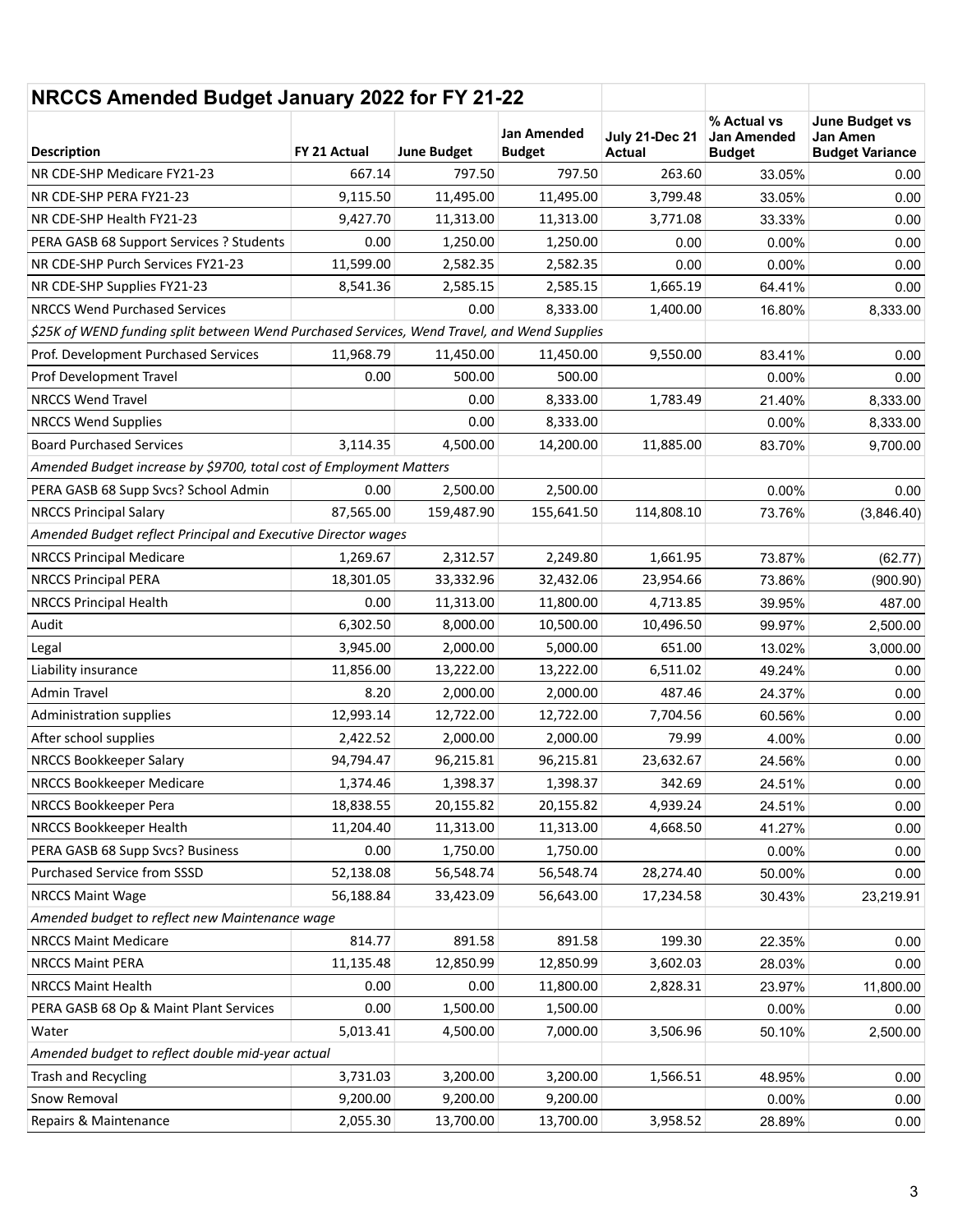| NRCCS Amended Budget January 2022 for FY 21-22                                                                                  |              |                    |                                     |                                        |                                             |                                                             |
|---------------------------------------------------------------------------------------------------------------------------------|--------------|--------------------|-------------------------------------|----------------------------------------|---------------------------------------------|-------------------------------------------------------------|
| <b>Description</b>                                                                                                              | FY 21 Actual | <b>June Budget</b> | <b>Jan Amended</b><br><b>Budget</b> | <b>July 21-Dec 21</b><br><b>Actual</b> | % Actual vs<br>Jan Amended<br><b>Budget</b> | <b>June Budget vs</b><br>Jan Amen<br><b>Budget Variance</b> |
| <b>Facilities Purchased Services</b>                                                                                            | 25,207.00    | 31,924.82          | 31,924.82                           | 1,271.17                               | 3.98%                                       | 0.00                                                        |
| Telephone                                                                                                                       | 6,218.75     | 15,221.00          | 15,221.00                           | 1,508.30                               | 9.91%                                       | 0.00                                                        |
| Supplies                                                                                                                        | 5,424.57     | 5,450.67           | 9,400.00                            | 5,767.83                               | 61.36%                                      | 3,949.33                                                    |
| Amended budget to reflect double mid-year actual                                                                                |              |                    |                                     |                                        |                                             |                                                             |
| <b>Utilities</b>                                                                                                                | 19,145.92    | 20,000.00          | 20,000.00                           | 6,662.44                               | 33.31%                                      | 0.00                                                        |
| <b>Facilities Equipment</b>                                                                                                     | 2,690.72     | 5,039.26           | 5,039.26                            | 764.20                                 | 15.16%                                      | 0.00                                                        |
| <b>Capital Construction</b>                                                                                                     | 32,979.56    | 27,904.00          | 27,904.00                           | 8,952.73                               | 32.08%                                      | 0.00                                                        |
| Licenses & Permits                                                                                                              | 2.00         | 0.00               | 500.00                              | 432.00                                 | 86.40%                                      | 500.00                                                      |
| <b>NRCCS Bus Salary</b>                                                                                                         | 0.00         | 0.00               | 22,046.82                           | 7,348.94                               | 33.33%                                      | 22,046.82                                                   |
| Amended budget to reflect new driver wage                                                                                       |              |                    |                                     |                                        |                                             |                                                             |
| <b>NRCCS Bus Medicare</b>                                                                                                       | 0.00         | 0.00               | 314.58                              | 104.86                                 | 33.33%                                      | 314.58                                                      |
| <b>NRCCS Bus PERA</b>                                                                                                           | 0.00         | 0.00               | 4,534.56                            | 1,511.52                               | 33.33%                                      | 4,534.56                                                    |
| <b>NRCCS Bus Health Ins</b>                                                                                                     | 0.00         | 0.00               | 11,313.24                           | 3,771.08                               | 33.33%                                      | 11,313.24                                                   |
| PERA GASB 68 Student Trans Services                                                                                             | 0.00         | 500.00             | 500.00                              |                                        | 0.00%                                       | 0.00                                                        |
| Transportation services                                                                                                         | 0.00         | 2,500.00           | 2,500.00                            |                                        | 0.00%                                       | 0.00                                                        |
| <b>NRCCS Bus Fuel</b>                                                                                                           | 4,132.13     | 10,500.00          | 10,500.00                           | 4,108.30                               | 39.13%                                      | 0.00                                                        |
| Capital Projects Expense                                                                                                        | 35,274.43    | 94,777.18          | 91,056.33                           | 15,743.23                              | 17.29%                                      | (3,720.85)                                                  |
| Amended Budget is \$44866.45 for Fund 46, \$18065.33 Rural Fund, \$9851.55 from June Budget, and \$18273 EFB Funds.             |              |                    |                                     |                                        |                                             |                                                             |
| Moved \$25K ESSER to own account                                                                                                |              |                    |                                     |                                        |                                             |                                                             |
| <b>NRCCS PS Teacher Salaries</b>                                                                                                | 70,773.17    | 131,226.30         | 131,226.30                          | 60,318.33                              | 45.97%                                      | 0.00                                                        |
| <b>NRCCS PS Teacher Medicare</b>                                                                                                | 1,020.67     | 1,912.50           | 1,912.50                            | 870.73                                 | 45.53%                                      | 0.00                                                        |
| NRCCS PS Teacher PERA                                                                                                           | 13,385.34    | 27,566.44          | 27,566.44                           | 12,606.56                              | 45.73%                                      | 0.00                                                        |
| NRCCS PS Teacher Health                                                                                                         | 13,475.70    | 45,252.00          | 45,252.00                           | 10,370.47                              | 22.92%                                      | 0.00                                                        |
| <b>NRCCS PS Classroom Purch Svcs</b>                                                                                            | 0.00         | 45,496.30          | 45,496.30                           | 0.00                                   | 0.00%                                       | 0.00                                                        |
| <b>NRCCS PS Travel</b>                                                                                                          | 0.00         | 2,151.00           | 2,151.00                            | 92.28                                  | 4.29%                                       | 0.00                                                        |
| <b>NRCCS PS Classroom Supplies</b>                                                                                              | 3,811.69     | 3,763.37           | 5,763.37                            | 5,353.03                               | 92.88%                                      | 2,000.00                                                    |
| NRCCS PS Dues and Fees                                                                                                          | 635.00       | 307.46             | 2,500.00                            | 2,418.30                               | 96.73%                                      | 2,192.54                                                    |
| NRCCS PS Admin Supplies                                                                                                         | 3,839.69     | 5,940.00           | 5,940.00                            | 2,565.30                               | 43.19%                                      | 0.00                                                        |
| NRCCS PS Maint Purch Svcs                                                                                                       | 4,140.00     | 8,522.96           | 8,522.96                            |                                        | 0.00%                                       | 0.00                                                        |
| NRCCS PS Water                                                                                                                  | 0.00         | 810.00             | 1,400.00                            |                                        | 0.00%                                       | 590.00                                                      |
| NRCCS PS Trash and Recycling                                                                                                    | 0.00         | 576.00             | 576.00                              |                                        | 0.00%                                       | 0.00                                                        |
| <b>NRCCS PS Snow Removal</b>                                                                                                    | 0.00         | 1,656.00           | 1,656.00                            |                                        | 0.00%                                       | 0.00                                                        |
| NRCCS PS Repair And Maint                                                                                                       | 554.90       | 2,466.00           | 2,466.00                            |                                        | 0.00%                                       | 0.00                                                        |
| NRCCS PS Telephone                                                                                                              | 22.55        | 2,739.78           | 2,739.78                            |                                        | 0.00%                                       | 0.00                                                        |
| <b>NRCCS PS Supplies</b>                                                                                                        | 2,009.18     | 981.12             | 981.12                              | 767.30                                 | 78.21%                                      | 0.00                                                        |
| <b>NRCCS PS Utilities</b>                                                                                                       | 246.00       | 3,600.00           | 8,500.00                            | 5,417.62                               | 63.74%                                      | 4,900.00                                                    |
| Amended budget to reflect double mid-year actual                                                                                |              |                    |                                     |                                        |                                             |                                                             |
| NRCCS PS Non Cap Equipment                                                                                                      | 3,228.02     | 907.07             | 907.07                              |                                        | 0.00%                                       | 0.00                                                        |
| NRCCS PS Tech Supplies                                                                                                          | 319.46       | 1,488.69           | 1,488.69                            |                                        | 0.00%                                       | 0.00                                                        |
| NR Soccer Field                                                                                                                 | 0.00         | 135,000.00         | 0.00                                |                                        |                                             | (135,000.00)                                                |
| June budget had \$75K WEND and \$60K EFB. Neither of these are applicable for Soccer field. Any additional capital can go here. |              |                    |                                     |                                        |                                             |                                                             |
| <b>ESSER II Allocation to NRCCS</b>                                                                                             | 0.00         | 0.00               | 25,000.00                           | 12,620.00                              | 50.48%                                      | 25,000.00                                                   |
| <b>TOTALS</b>                                                                                                                   | 1,563,299.53 | 2,090,607.85       | 2,067,942.23                        | 723,714.46                             | 35.00%                                      | (22, 665.62)                                                |